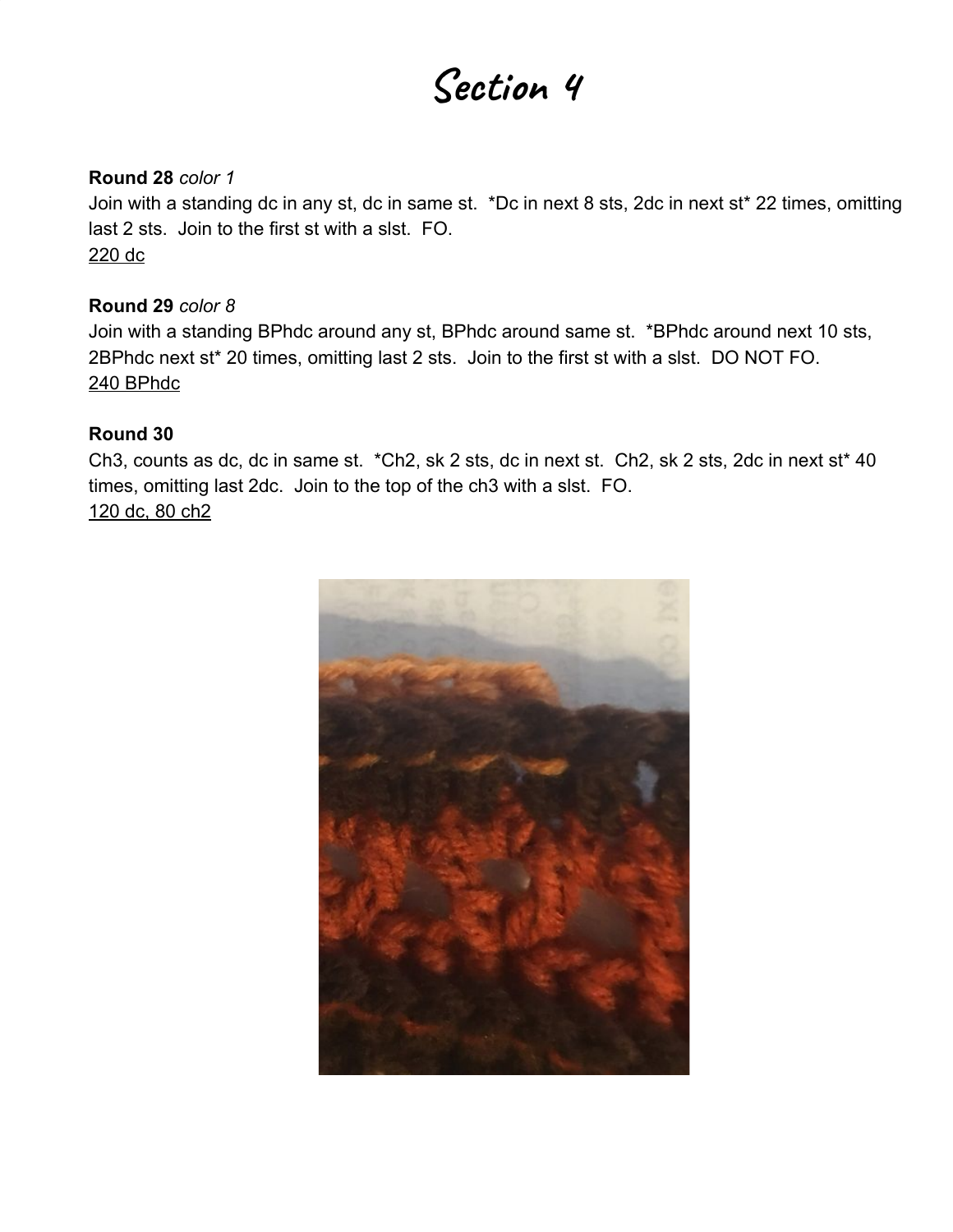**Round 31** *color 3*

*\*\*Hint\*\**

*Rounds 31 and 33 are worked very similar to the crocodile stitch. All dc are worked either up or down the posts of the 2 dc pairs from the previous rounds. You may find it helpful to turn your work sideways to the left or right for each set of 6dc.*

Join with a standing dc sideways on the post of the first of any 2dc, 5dc up same post. 6Dc down the post of the second dc of R30.

\*Slst into the st of R29 the single dc of R30 is worked into. 6Dc up the post of the next dc of R30, 6dc down the post of the second dc of R30\* 40 times, omitting last 12dc. Join to the first st with a slst. FO.

480 dc



## **Round 32** *color 8*

Join with a standing dc in any single dc of R30, dc in same st. \*Ch2, sk 2 chs, dc between next 2 sts of R30, ch2, sk 2 chs, 2dc in next st of R30\* 40 times, omitting last 2 dc. Join to the first st with a slst. DO NOT FO, pull working yarn and loop out of the way. 120 dc, 80 ch2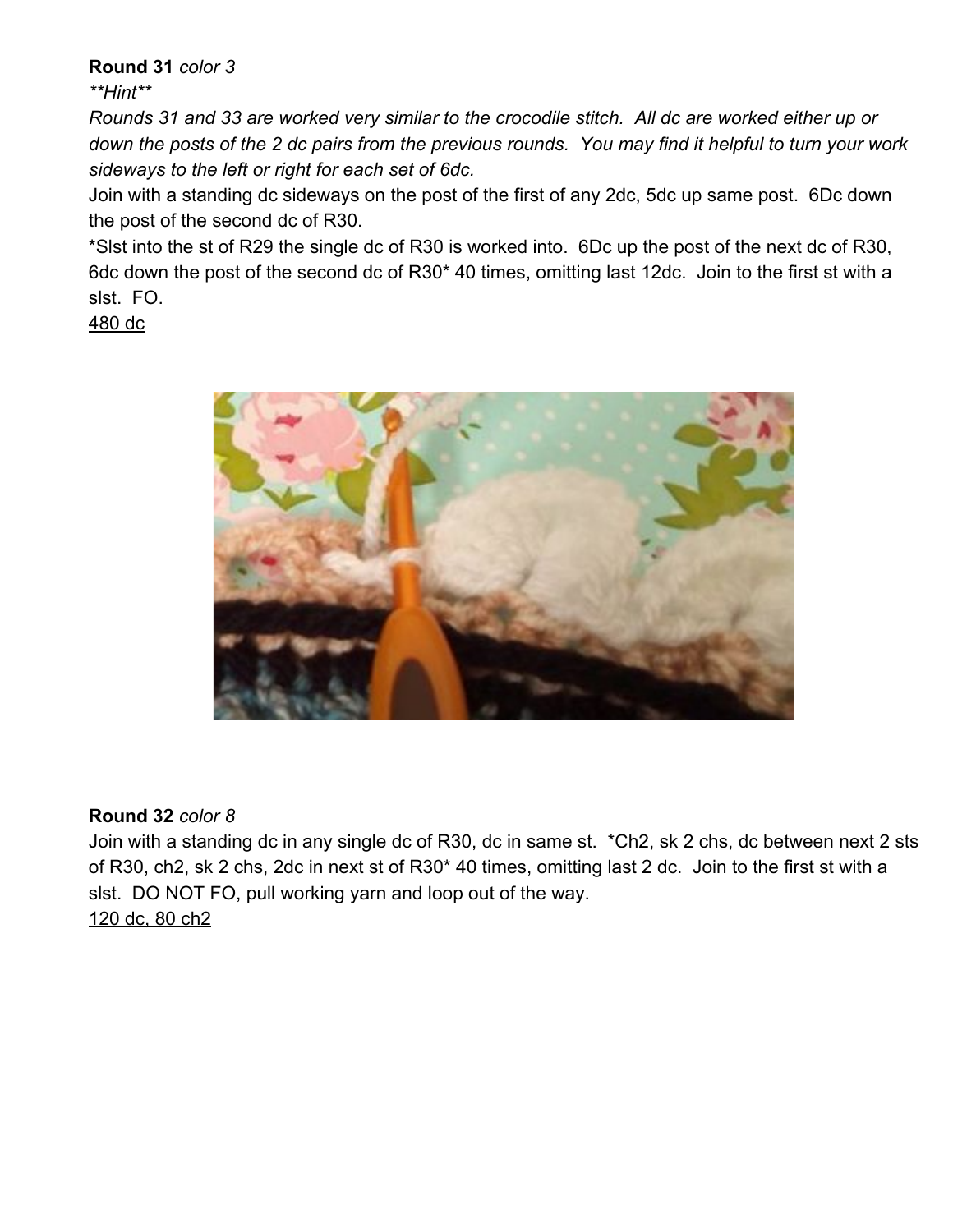

## **Round 33** *color 5*

Join with a standing dc sideways on the post of the first of any 2dc, 5dc up same post. 6Dc down the post of the second dc of R32.

\*Slst between the sts of R32 the single dc of R32 is worked between. 6Dc up the post of the next dc of R32, 6dc down the post of the second dc of R32\* 40 times, omitting last 12dc. Join to the first st with a slst. FO.

## 480 dc